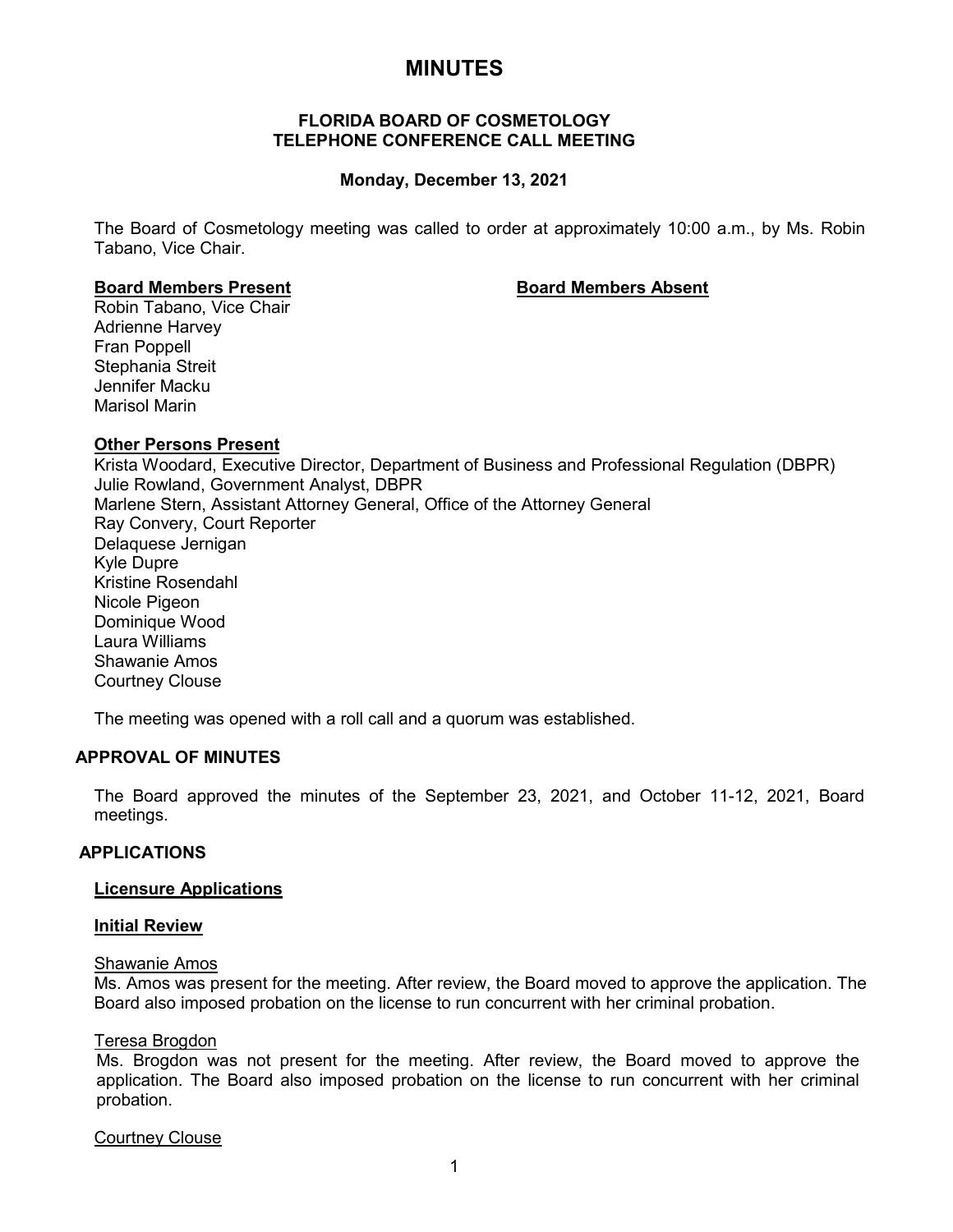Ms. Clouse was present for the meeting. After review, the Board moved to approve the application.

#### Kyle Marie Dupre

Ms. Dupre and Ms. Delaquese Jernigan were present for the meeting. After review, the Board moved to approve the application. The Board also imposed probation on the license to run concurrent with her criminal probation.

#### Alani Johnson

Ms. Johnson was not present for the meeting. After review, the Board moved to deny the application due to the applicant attempting to obtain a license to practice a profession through fraudulent misrepresentation through submission of forged schooling credentials.

#### Angela Lay

Ms. Lay was not present for the meeting. After review, the Board moved to approve the application. The Board also imposed probation on the license to run concurrent with her criminal probation.

### Marianela Oliveros Fernandez

Ms. Fernandez was not present for the meeting. After review, the Board moved to deny the application due to the applicant attempting to obtain a license to practice a profession through fraudulent misrepresentation through submission of forged schooling credentials.

## Masiell Pena Rivero

Ms. Rivero was not present for the meeting. After review, the Board moved to deny the application due to the applicant attempting to obtain a license to practice a profession through fraudulent misrepresentation through submission of forged schooling credentials.

## Nicole Pigeon

Ms. Pigeon and Ms. Kristine Rosendahl were present for the meeting. After review, the Board moved to approve the application. The Board also imposed probation on the license to run concurrent with her criminal probation.

#### Ginger Ross / Utah

Ms. Ross was not present for the meeting. After review, the Board moved to approve the application.

## Dominique Wood

Ms. Wood was present for the meeting. After review, the Board moved to approve the application.

#### Reina Figueroa

Ms. Figueroa was not present for the meeting. After review, the Board moved to deny the application due to the applicant attempting to obtain a license to practice a profession through fraudulent misrepresentation through submission of forged schooling credentials.

#### Laura Mae Williams

Ms. Williams was present for the meeting. After review, the Board moved to approve the application.

#### Armonie Frankston

Ms. Frankston was not present for the meeting. After review, the Board moved to approve the application. The Board also imposed probation on the license to run concurrent with her criminal probation.

#### Thi Thanh Tuyen Luu

Ms. Luu was not present for the meeting. After review, the Board moved to deny the application due to the applicant attempting to obtain a license to practice a profession through fraudulent misrepresentation through submission of forged schooling credentials.

## **ADJOURNMENT**